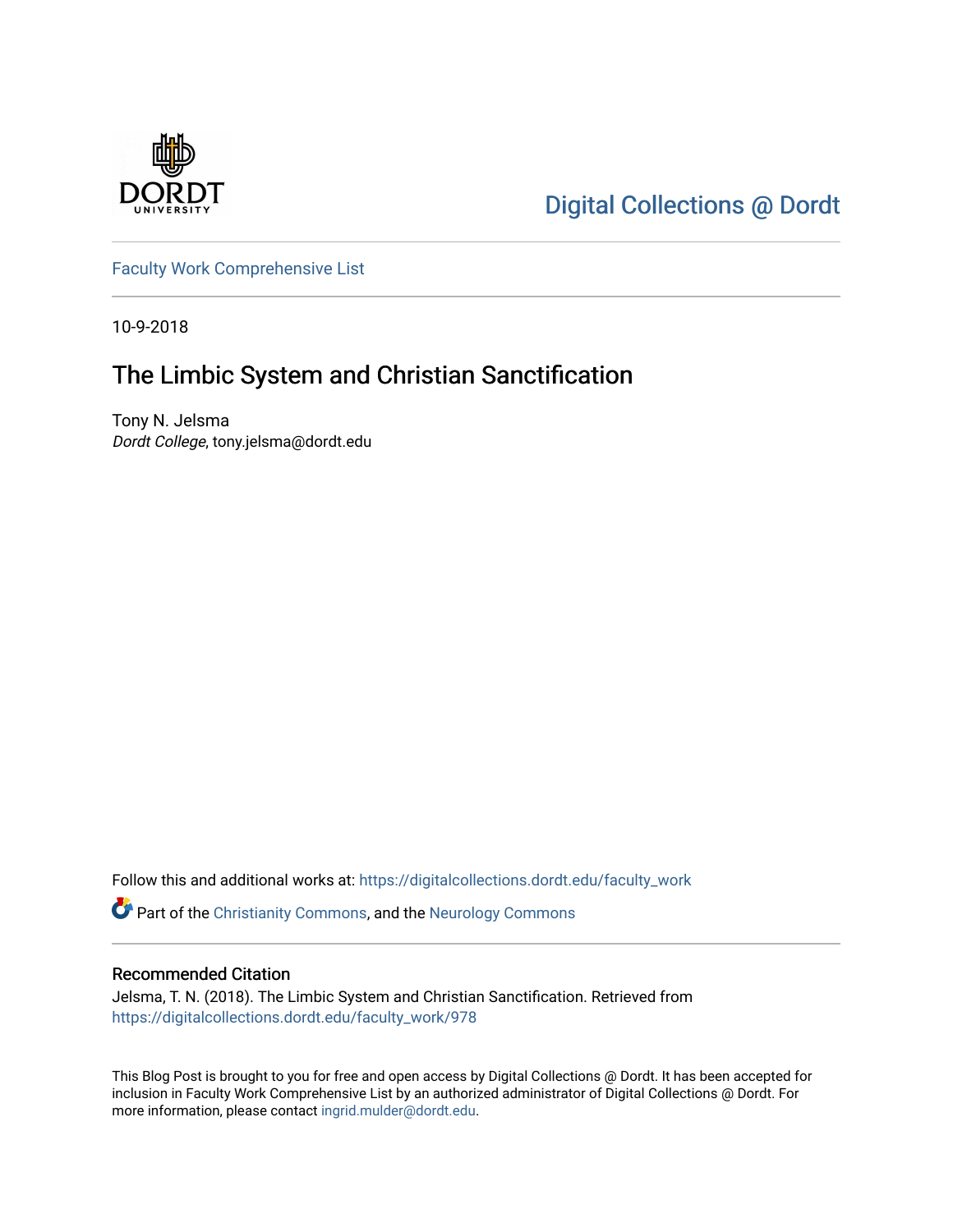### The Limbic System and Christian Sanctification

#### Abstract

"Even when our limbic system conveys strong motivations to act in a particular way, we still have the ability and responsibility to think and act in a manner that pleases God."

Posting about the complexity of the human brain from In All Things - an online journal for critical reflection on faith, culture, art, and every ordinary-yet-graced square inch of God's creation.

<https://inallthings.org/the-limbic-system-and-christian-sanctification/>

#### Keywords

In All Things, limbic system, sanctification, brain, self-control

#### **Disciplines**

Christianity | Neurology

#### **Comments**

[In All Things](http://inallthings.org/) is a publication of the [Andreas Center for Reformed Scholarship and Service](http://www.dordt.edu/services_support/andreas_center/) at Dordt [College](http://www.dordt.edu/).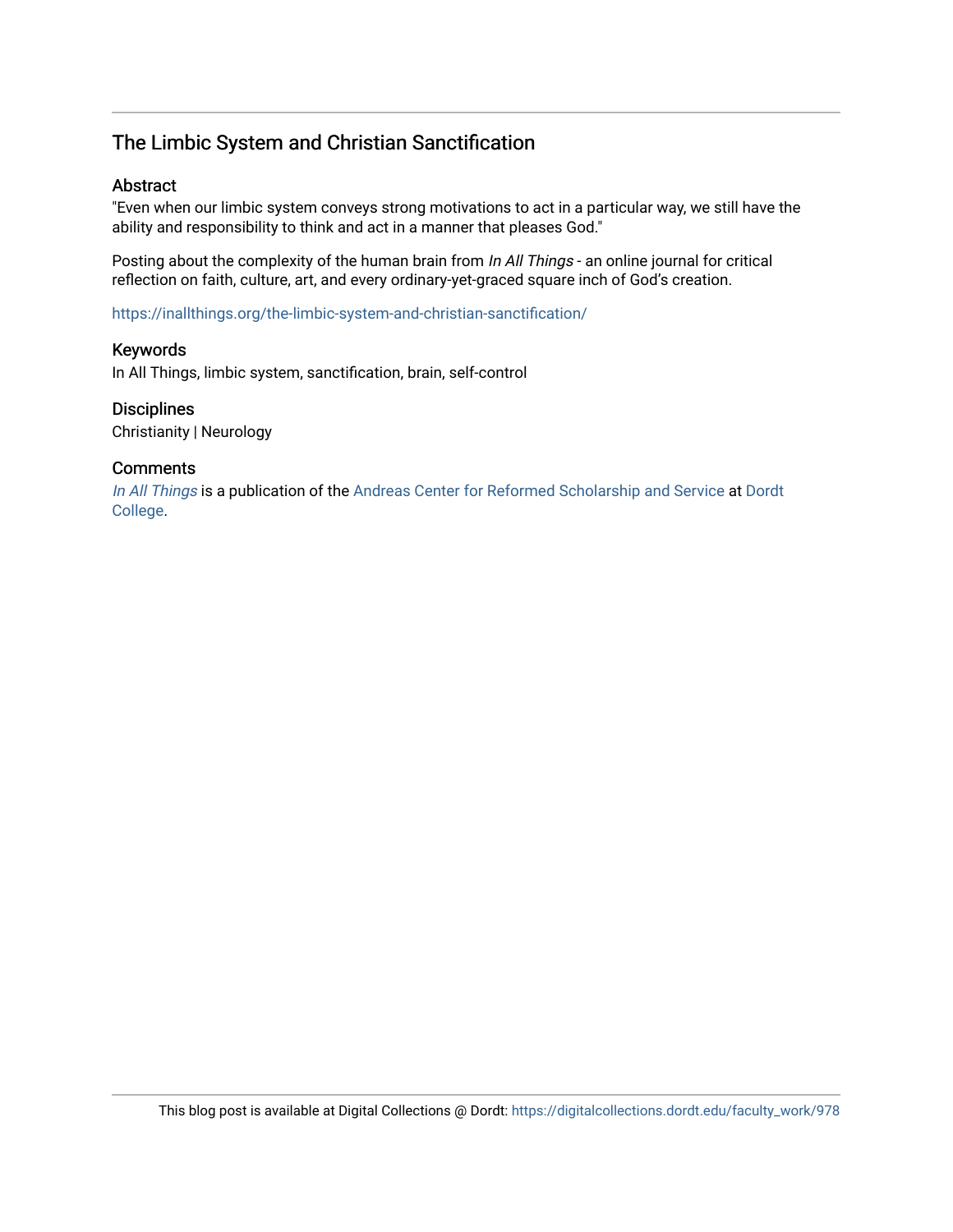

October 9, 2018

# **The Limbic System and Christian Sanctification**

## **Tony [Jelsma](https://inallthings.org/contributor/tony-jelsma/)**

The human brain is an amazingly complex organ. Despite its complexity, we know quite a bit about the functions of its different regions. For example, we know that we make decisions in the prefrontal cortex and that individuals suffering from ADHD have abnormalities in this region. We also know that the image we see with our eyes is reproduced in the occipital lobe, located at the back of the brain. We even know the part of this lobe that is involved in facial recognition (the author and neurologist Oliver Sacks suffered from prosopagnosia, the socially awkward inability to recognize faces). Multiple regions of the brain are involved in planning, coordinating, and even remembering movements. Of course, neuroanatomy is more complicated than this explanation, but we have made much progress in assigning particular functions to particular brain regions.

One intriguing collection of structures is the limbic system. Whereas many parts of the brain individually carry out a specific function, the limbic system is a set of structures that *collectively* regulate our actions. The limbic system is responsible for motivated behaviors. Motivated behaviors are actions that we consciously do because there is some kind of motivation to do them. We categorize four types of such behaviors—we eat when we are hungry, flee when afraid, fight when angry, and engage in sexual activity when aroused. In all these cases, we make a conscious decision to engage in such an activity, but we also have the ability to refrain, for example, when it is not appropriate to engage in such activity.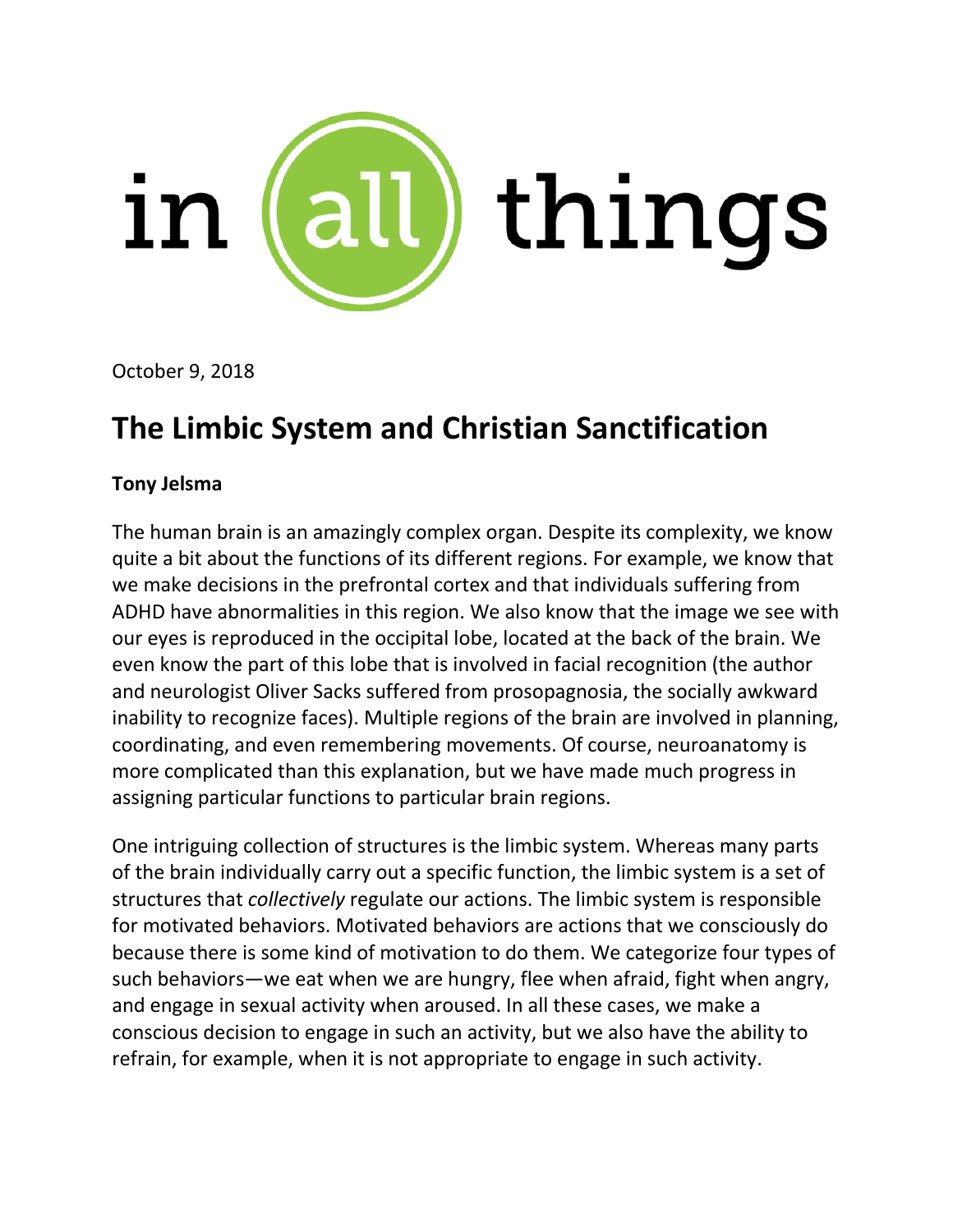The components of the limbic system work in concert, yet each part contributes in its own way. These components are part of not only the limbic system, but also other functions of the body. Nevertheless, the individual functions of these components help us understand better what the limbic system does as a whole. For example, the amygdala is responsible for the emotional aspect of such behaviors, including the emotional component of memories. People with damaged amygdalas can remember things but the emotional component of those memories is lost. The hippocampus performs many functions, including memory consolidation. This region is susceptible to excessive stress, which affects our ability to form long-term memories (which is why cramming for an exam is not helpful for learning). The cingulate gyrus is part of the cerebral cortex, which deals with the conscious brain functions, and it is responsible for the conscious aspect of these motivated behaviors. The hypothalamus is the control center for many subconscious actions of the brain, including the autonomic nervous system. Finally, the nucleus accumbens plays an important role in reward, pleasure, and addiction. From this description of the various parts, we can see that the limbic system involves an interplay between the conscious and subconscious, between those responses we can control and those we cannot.

When describing the limbic system to my anatomy class, I am struck that these motivated behaviors are often associated with the ethical aspect of our choice to engage in an action. This association does not mean that all motivated behaviors are sinful. The limbic system is part of the created structure of our brains and serves important functions. Indeed, we can eat, deal with threats, and express ourselves sexually, all to God's glory! Nevertheless, the limbic system is particularly associated with the ethical and sinful aspect of our behavior.

Many functions of our brain do not have an ethical component. It is not a sin to be blind, have memory loss, be mistaken about reality, or to be unable to control our movements (although sinful actions like substance abuse may lead to such conditions). On the other hand, our sinful actions with regard to others *do* involve the limbic system when they manifest our lack of self-control over these urges. The drives themselves are not wrong; the question is whether we channel them in a way that honors God or not. A quick scan of the second table of the Ten Commandments gives examples. We commit adultery because we do not properly control our sexual desires. We commit murder (or hate our brother, Matthew 5:22) because we cannot control our thoughts and actions towards others. We give false testimony, out of either fear or anger, rather than accept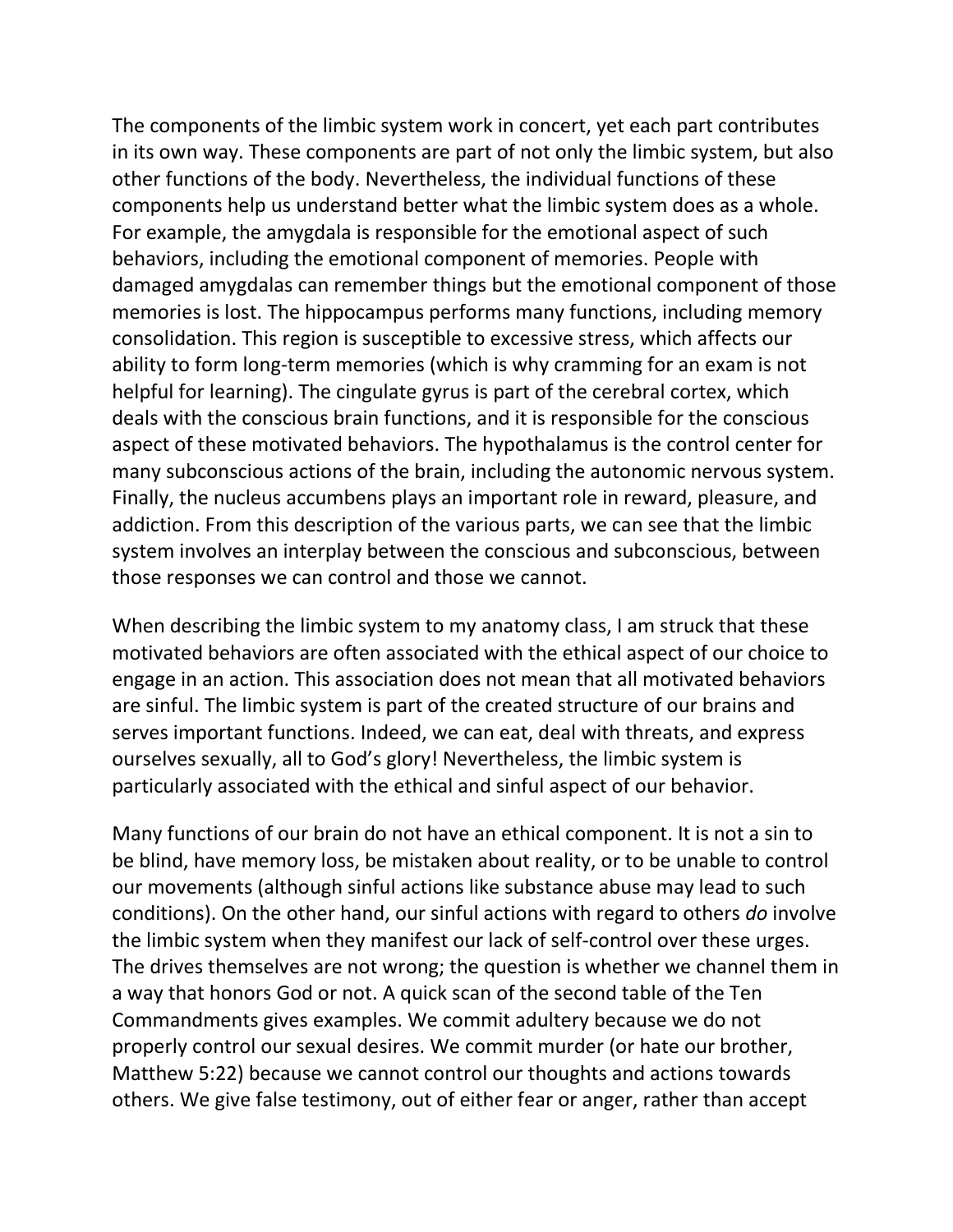the consequences of speaking truthfully. The tenth commandment, you shall not covet, forbids a disobedient anger towards God for his providential ordering of things. Moreover, Paul lists the consequences of rejecting God in Galatians 5:19ff: sexual immorality, impurity, debauchery, idolatry, witchcraft, hatred, discord, jealousy, rage, selfish ambition, dissensions, factions, envy, drunkenness, orgies all have emotional and motivational components.

By contrast, many times Scripture encourages the self-control that we need to fight against these temptations. The emotions we feel are real, and I would argue that the drives behind them are not sinful. God created us with those drives. However, we need to develop healthy habits of thought (Romans 12:2) and shun thought patterns that cause us to dwell on, and subsequently, to act on sinful desires. This progression towards sinful actions is described in James 1:14-15, "… each one is tempted when, by his own evil desire, he is dragged away and enticed. Then, after desire has conceived, it gives birth to sin; and sin, when it is full-grown, gives birth to death" (2 Corinthians 10:5). Instead, we must take captive every thought to make it obedient to Christ. When our faith is challenged, can we speak boldly in defense of the gospel (Acts 4:13)? Moreover, we may cultivate sexual expression in a loving physical relationship with our spouse. We can use food in a variety of ways to show hospitality or to feed the hungry.

In his time on earth, Jesus Christ was a model of how to deal with difficult circumstances. In every way, he was tempted just as we are, yet without sin (Hebrews 4:15). At the beginning of his ministry, Jesus went without food for forty days. Despite his hunger, he resisted the devil's temptation to eat for the wrong reason. Jesus clearly demonstrated anger on multiple occasions but expressed those emotions in a God-honoring way—such as in the clearing of the temple. In addition, Jesus associated with people of ill repute on many occasions but never committed sexual sin. Finally, despite his intense anguish and dread at Gethsemane, Jesus did not run away but went through with his plan to suffer and die for the sins of his people. Through the working of the Holy Spirit, we too need to develop the mind of Christ (1 Corinthians 2).

In summary, the brain contains a variety of regions, which regulate conscious and subconscious actions. Some are sensory, others process this information, and still others direct our responses. While such a description makes our brains seem mechanical, we actually have considerable control over our actions. We weigh the information we receive and decide whether and how to respond. Even when our